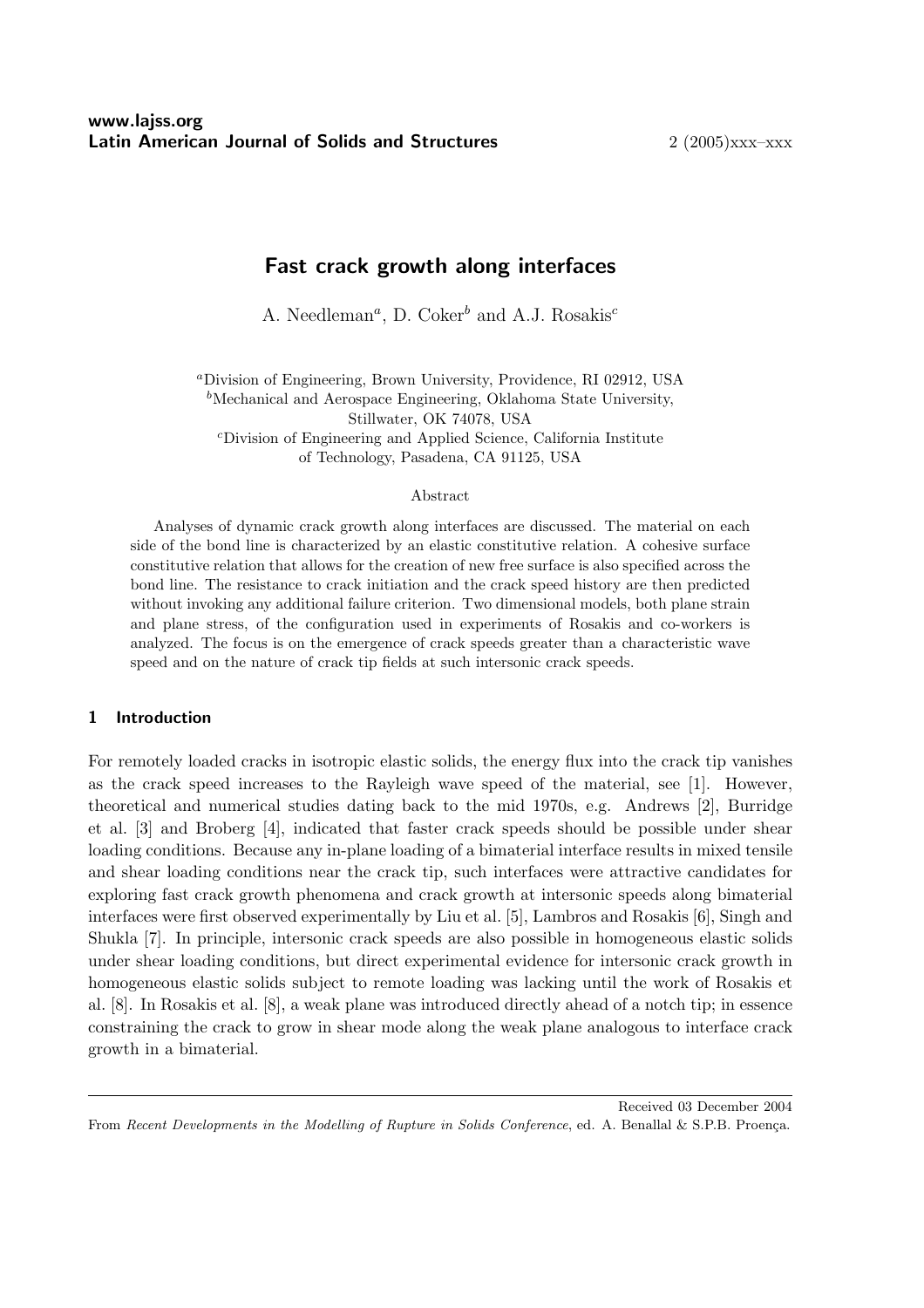The near-tip stress and deformation fields vary considerably with the crack speed. This, in turn, plays a major role in determining the apparent fracture toughness of the interface. Since the integrity of structures is generally limited by failure at interfaces, a predictive capability for dynamic crack growth along interfaces underlies the rational design of structures and components where dissimilar materials are joined, particularly under impact loading conditions. In addition, the topic is of basic importance in understanding the dynamics of earthquakes. An overview of interfacial dynamic fracture is given by Rosakis [14].

Here, results are presented from numerical analyses in Needleman and Rosakis [9], Needleman [10] and Coker et al. [11], where further references and additional background information are given. The calculations discussed use the cohesive surface decohesion formulation in Needleman [12] and Xu and Needleman [13]. Within this framework, the continuum is characterized by two constitutive relations; one that relates stress and deformation in the bulk material, the other that relates the traction and displacement jump across a cohesive surface. In the analyses discussed, the constitutive relation for the bulk material (or materials) is taken to be that of an elastic solid. The parameters characterizing the cohesive surface separation law include a strength and the work of separation per unit area so that a characteristic length enters the formulation. These constitutive relations together with appropriate balance laws and initial and boundary conditions completely specify the initial-boundary problem. The analyses are two dimensional, plane strain or plane stress, explicit dynamic analyses for initially cracked specimens. The initiation of crack growth and the crack speed history are obtained as natural outcomes of the analysis without any additional assumptions concerning crack initiation or crack growth criteria.

#### 2 Formulation

The formulation considers a continuum that is separated into two domains, the first being volumetric and the second being composed of one or more infinitesimally thin interfaces (cohesive surfaces). The continuum is characterized by two independent constitutive relations: one relating the stress and strain in the bulk material and the other relating the traction and displacement across the cohesive surfaces.

The principle of virtual work is written as

$$
\int_{V} \mathbf{S} : \delta \mathbf{E}dV - \int_{S_{int}} \mathbf{T} \cdot \delta \Delta dS =
$$
\n
$$
\int_{S_{ext}} \mathbf{T} \cdot \delta \mathbf{u}dS - \int_{V} \rho \frac{\partial^2 \mathbf{u}}{\partial t^2} \cdot \delta \mathbf{u}dV
$$
\n(1)

Here, S is the second Piola-Kirchhoff stress tensor, u is the displacement vector,  $\Delta$  is the displacement jump across the cohesive surface,  $\mathbf{A} : \mathbf{B}$  denotes  $A^{ij}B_{ji}$ , and  $V$ ,  $S_{ext}$  and  $S_{int}$  are the volume, external surface area and internal cohesive surface area, respectively, of the body

Latin American Journal of Solids and Structures 1 (2004)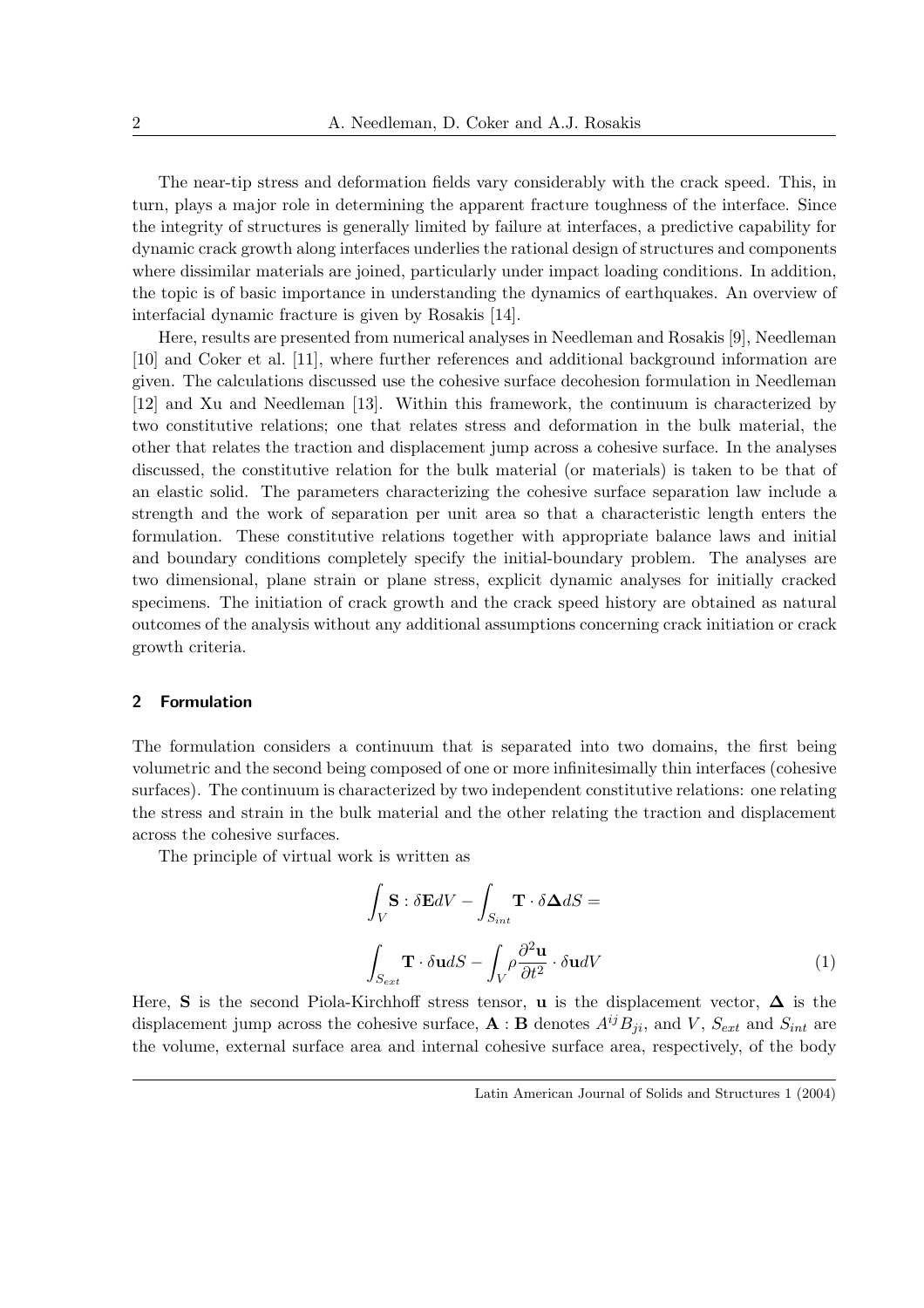in the reference configuration. The density of the material in the reference configuration is  $\rho$ ,  $\mathbf{T}$ is the traction vector and the Lagrangian strain, E, is given by

$$
\mathbf{E} = \frac{1}{2} (\mathbf{F}^T \cdot \mathbf{F} - \mathbf{I}) \quad , \quad \mathbf{F} = \mathbf{I} + \frac{\partial \mathbf{u}}{\partial \mathbf{x}} \tag{2}
$$

with  $\bf{I}$  the identity tensor and  $\bf{x}$  denoting the position vector of a material point in the reference configuration.

The volumetric constitutive relation is taken to have the form

$$
S = L : E
$$
 (3)

where **L** is the tensor of elastic moduli. Orthotropic as well as isotropic materials are considered.

The separation process is taken to be elastic so that the traction across the cohesive surface is a direct function of the displacement jump,

$$
\mathbf{T} = -\frac{\partial \phi}{\partial \mathbf{\Delta}}\tag{4}
$$

where  $\phi$  is the cohesive potential. An advantage to using (4) is that the work of separation is independent of the path.

The cohesive surface constitutive relation used in the analyses allows for tangential as well as normal decohesion. The key parameters characterizing the cohesive strength are the tensile cohesive strength  $\sigma_{max}$ , the shear cohesive strength  $\tau_{max}$ , the tensile characteristic length  $\delta_n$ and the shear characteristic length  $\delta_t$ .

The normal traction across the surface as a function of the normal displacement jump (with the shear displacement jump zero) is shown in Fig. 1a. The maximum value is  $\sigma_{max}$  and occurs at  $\delta_n$ . The variation of shear traction with the shear displacement jump (with the normal displacement jump zero) is shown in Fig. 1b. The maximum value is attained when the shear displacement jump zero) is shown in Fig. 16. The maximum value is attained when the shear<br>displacement jump across the interface is  $\sqrt{2}\delta_t/2$  regardless of its sign. The sign convention is such that restoring tractions are positive.

The normal work of separation,  $\phi_n$ , and the shear work of separation,  $\phi_t$ , are

$$
\phi_n = e \sigma_{max} \delta_n \qquad \phi_t = \sqrt{\frac{e}{2}} \tau_{max} \delta_t \tag{5}
$$

where  $e = \exp(1)$ . The cohesive strength and the characteristic length are not necessarily representative of atomistic separation of surfaces, but may model additional small-scale deformations that control the work of separation.

The configuration analyzed is shown in Fig. 2. Both plane strain and plane stress conditions are assumed in the calculations discussed. At  $t = 0$ , the body is stress free and at rest. A normal velocity is prescribed on a region of width b, either on the crack edge as in Fig. 2 or on the opposite edge, and the shear traction is taken to vanish there. The remaining external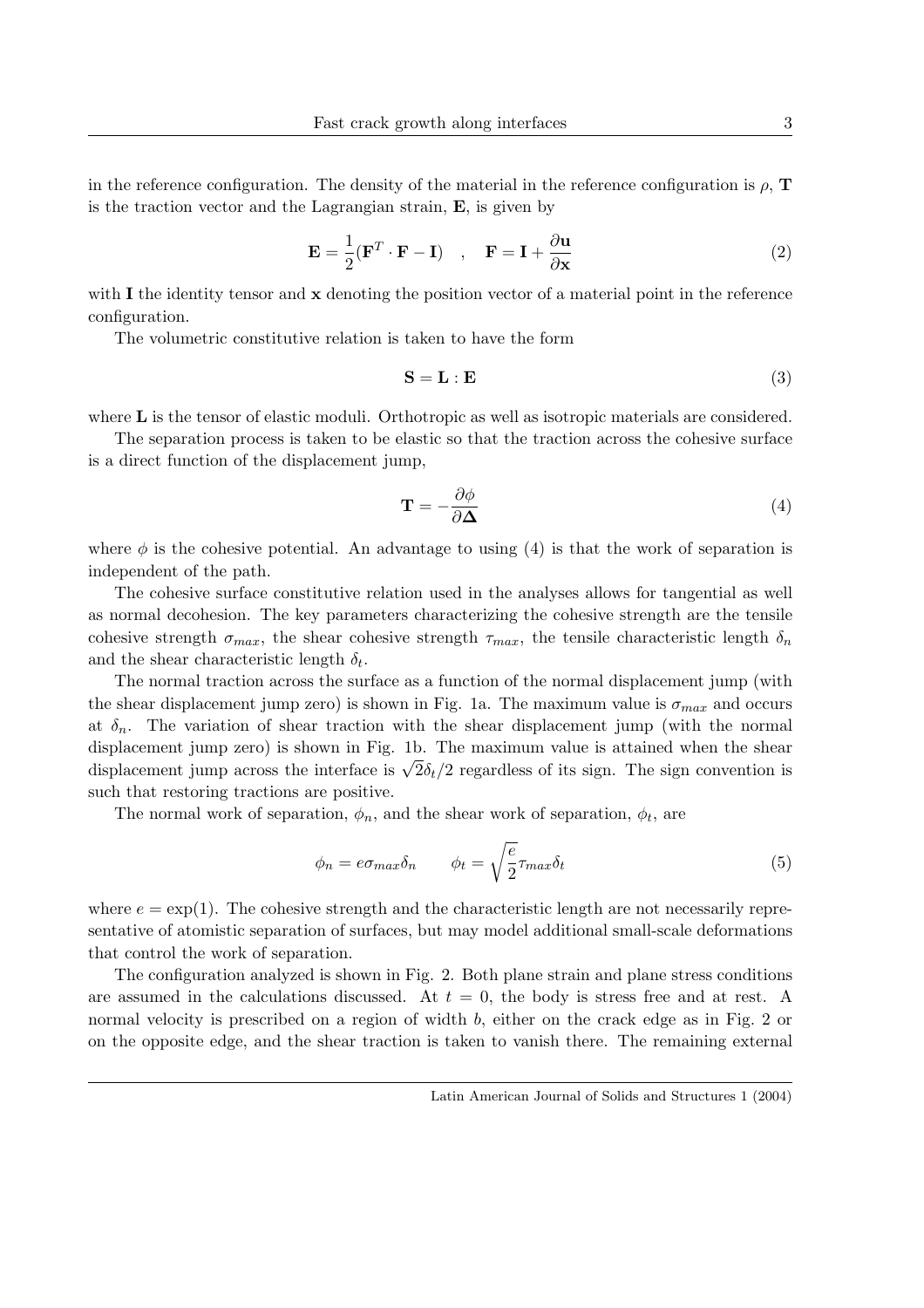

Figure 1: (a) Normal traction versus normal displacement jump. (b) Shear traction versus shear displacement jump.



Figure 2: Geometry of the specimen analyzed which is a planar model of the specimen used in experiments by Rosakis and co-workers.

Latin American Journal of Solids and Structures 1 (2004)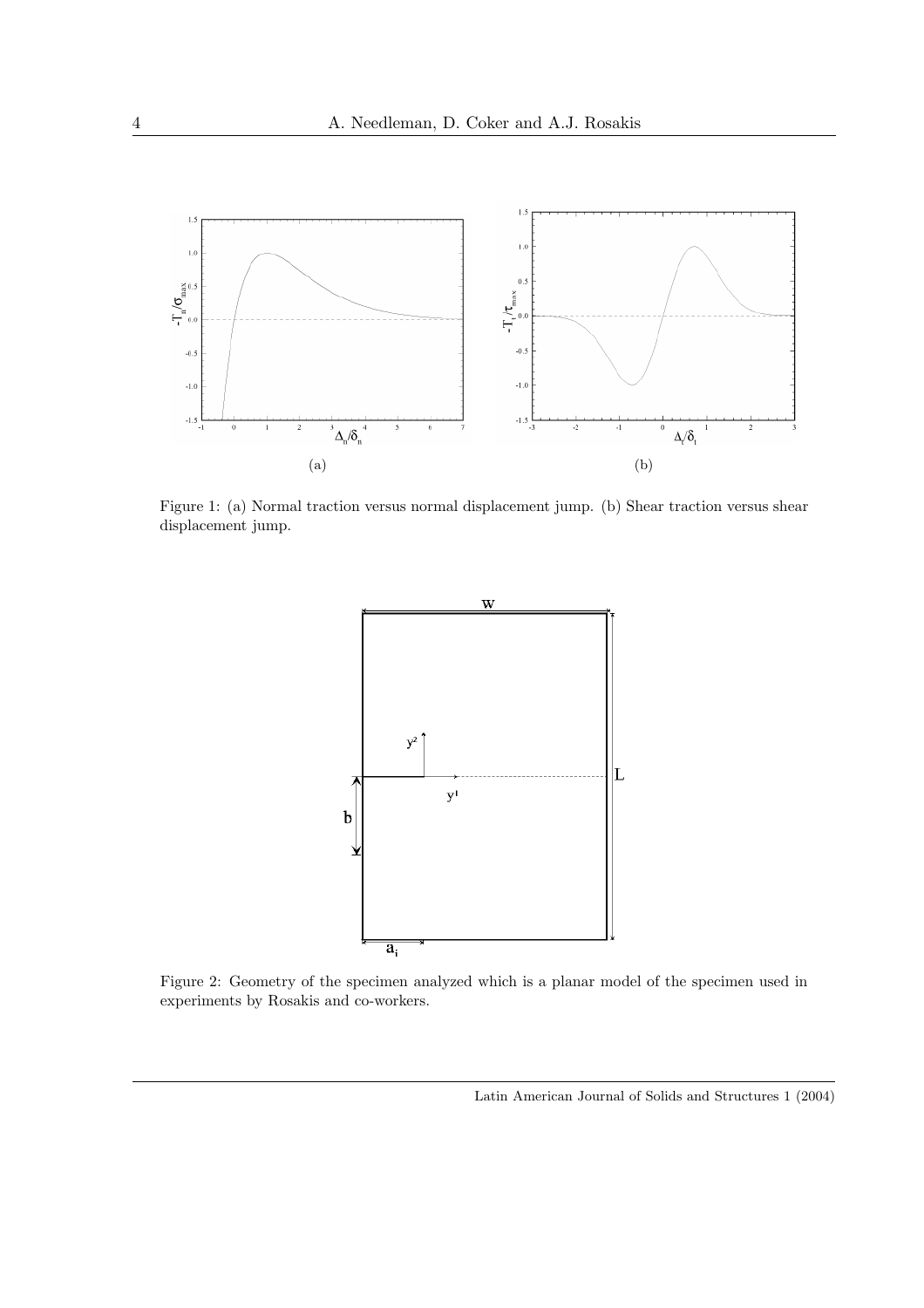surfaces of the specimen are traction free. The prescribed velocity attains the value  $V_1$  with rise time  $t_r$ .

In the calculations to be discussed, the principle of virtual work is discretized based on linear displacement triangular elements arranged in "crossed triangle" quadrilaterals. Fracture initiation and crack growth, including microcrack nucleation ahead of the main crack arise naturally as a consequence of the imposed loading, without any additional assumptions concerning criteria for crack growth, crack path selection or microcrack nucleation.

### 3 Numerical results

Figure 3, from Needleman and Rosakis [9], shows curves of crack speed versus time for various impact velocities for a particular value of the bond strength of the interface of a PMMA/Steel bimaterial. In [9] a plane strain analysis was carried out. The impact loading takes place on the back surface of the plate (the surface opposite the crack) and the impacter contacts the steel. The main effect of the impact loading is a wave carrying a compressive stress that propagates across the specimen and reaches the crack tip at 16.7  $\mu$ s. Subsequently, at 25.1  $\mu$ s the reflected wave reaches the initial crack tip. In some cases in Fig. 3 crack initiation occurs shortly after the initial loading wave has arrived, while in other cases crack growth follows the reflected wave.



Figure 3: Curves of crack speed,  $\Delta a/\Delta t$  versus time, t, for various values of the impact velocity, V<sub>1</sub>. The strength of the bond line is specified by  $\sigma_{max} = 243$  MPa. From [9].

The most striking feature of the crack growth versus time curves in Fig. 3 is the abrupt transition between two types of crack growth history. The Rayleigh, shear and dilational wave speeds shown in Fig. 3 are those for PMMA. For a sufficiently low impact velocity, the crack speed approaches the Rayleigh wave speed of PMMA (938 m/s), while if the impact velocity is above a transition value the mean crack speed increases to about  $1800 \text{ m/s}$ . The transition impact velocity in Fig. 3 is between 19.75 m/s and 20 m/s. With  $V_1 = 19.75$  m/s crack growth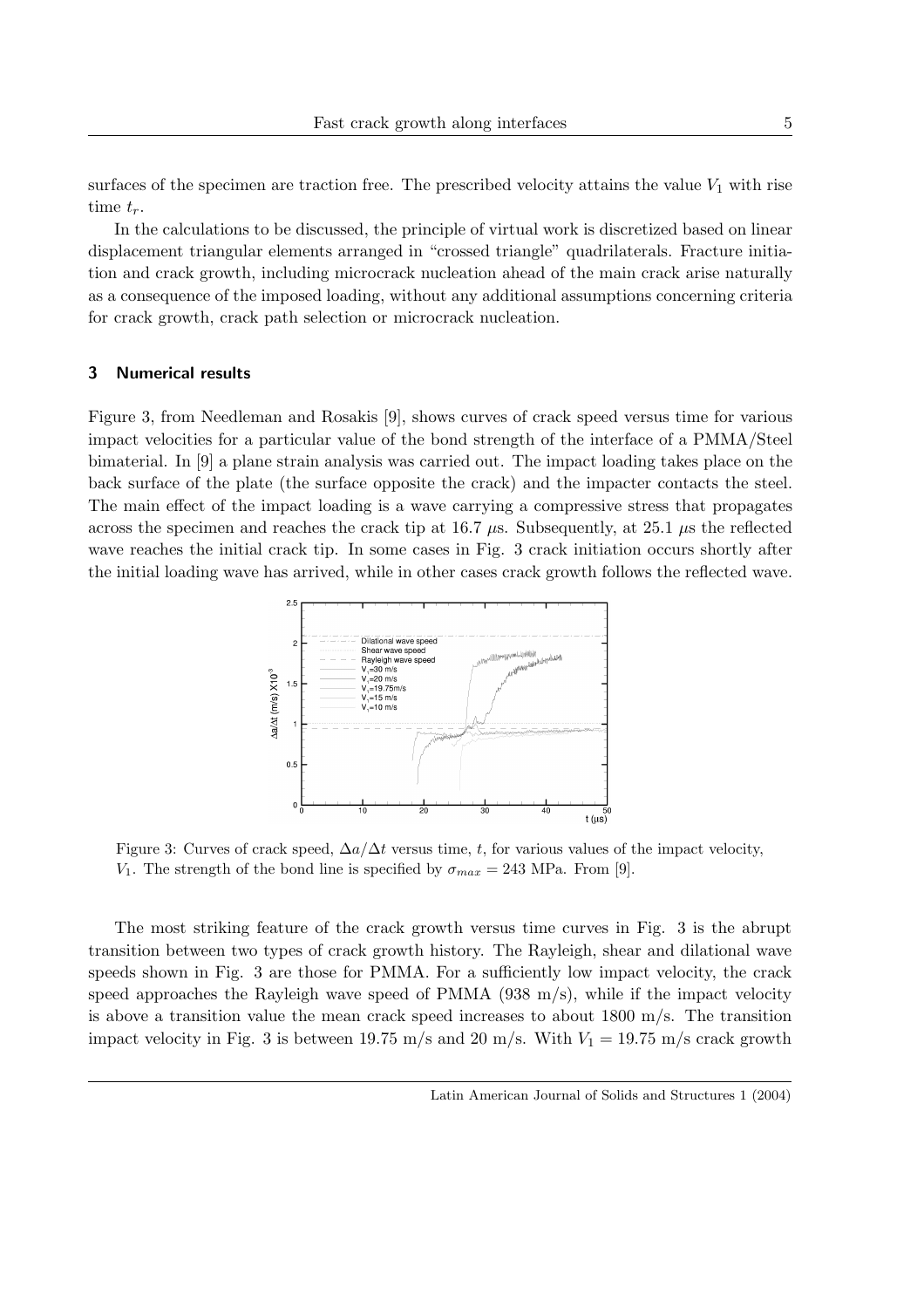begins at 21.6  $\mu$ s. The crack speed increases to 995 m/s at  $t = 28.4 \mu$ s, falls to 885 m/s and then slowly increases to about the Rayleigh speed of PMMA. When the impact velocity is increased to 20 m/s, crack growth begins slightly earlier and follows essentially the same trajectory as with an impact velocity of 19.75 m/s until  $t = 28.4$  µs. The crack speed then continues to increase to a local maximum of 1059 m/s at 28.7  $\mu$ s, and then decreases to 995 m/s at  $t = 29.5$  $\mu$ s. This jump in crack speed is associated with the arrival of the reflected wave in the vicinity of the crack tip. Increasing the impact velocity to  $30 \text{ m/s}$  gives rise to earlier crack growth and a steeper rise to a crack speed that is very close to the one reached with  $V_1 = 20$  m/s. A similar sharp transition impact velocity was found in Needleman and Rosakis [9] for a broad range of values of the bond line cohesive strength.



Figure 4: Contours of the opening stress component showing the emergence of a microcrack ahead of the main crack. The calculation is for homogeneous Homalite with a weak plane directly ahead of the initial crack tip. From [10].

The transition from a subsonic to an intersonic crack speed can involve microcrack nucleation ahead of the main crack. The contour plot of the opening stress component,  $S^{22}$ , shown in Fig. 4, for a homogeneous Homalite plate with a weak plane in the plane of the crack from Needleman [10], illustrates the nucleation of a microcrack ahead of the main crack facilitating the transition to an intersonic crack speed.

Figure 5, from Needleman and Rosakis [9], shows crack growth results for two meshes. In Fig. 5, the two curves are in very good agreement while the crack speed is below the PMMA Rayleigh wave speed. The rapid increase in crack speed occurs about 1.1  $\mu$ s later and more abruptly for the finer mesh. Once, the crack speed jump has occurred, the mean crack speed for the finer mesh calculation is about 6% less than that for the calculation using the reference  $h_0$  mesh. With a lower bond strength, not shown here, the crack speed versus time curves are virtually identical except for an increased oscillation amplitude with the finer mesh. Since gradients near the crack tip essentially scale with  $E/\sigma_{max}$  times the cohesive characteristic length, see e.g.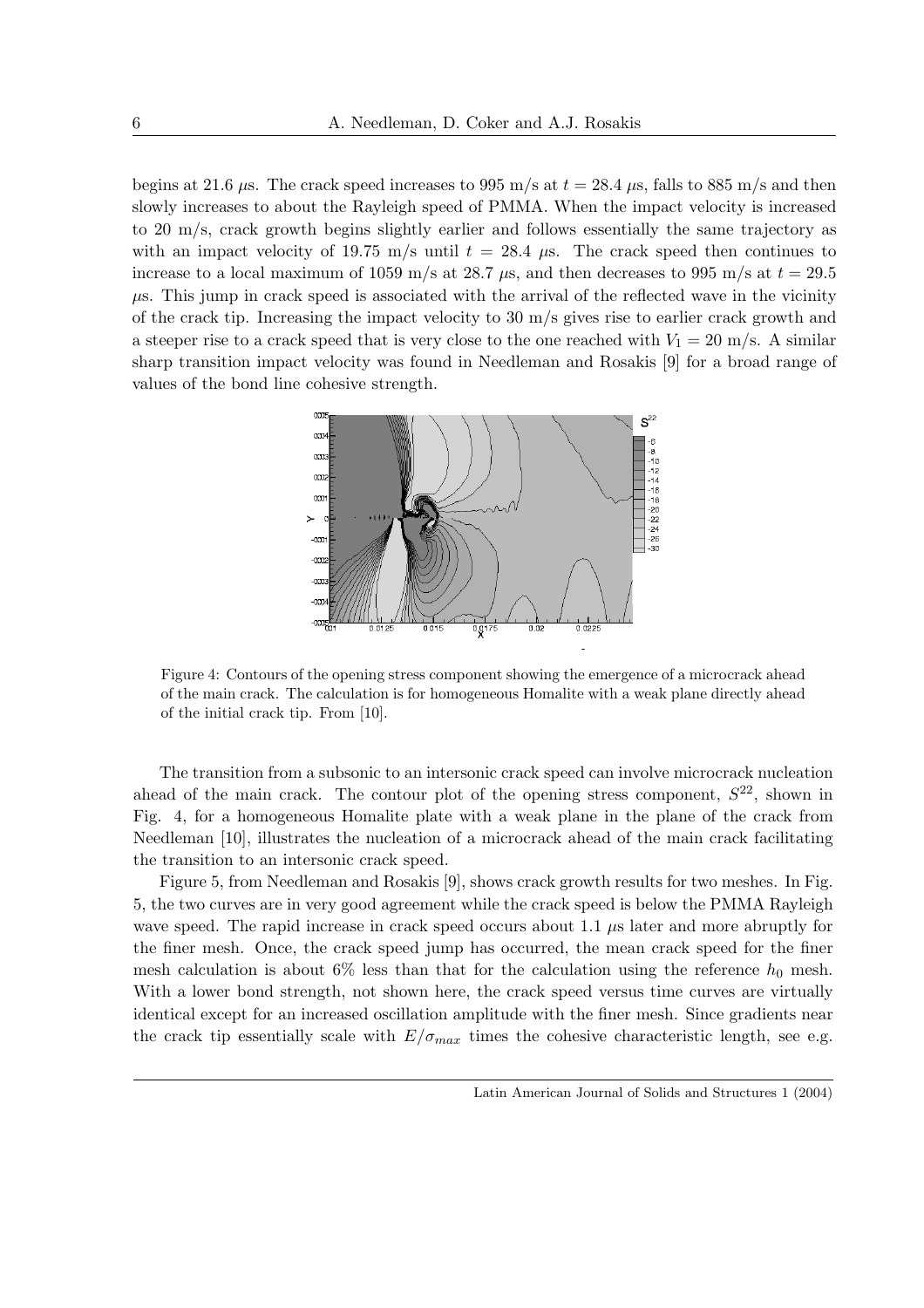

Figure 5: Curves of crack speed,  $\Delta a/\Delta t$  versus time, t, for two meshes. In the  $h_0$  mesh the uniform grid spacing on the bond line is 75  $\mu$ m, while in the  $h_0/2$  mesh it is 37.5  $\mu$ m. From [9].

Morrisey and Rice [15], more accurate results are expected for lower strength bond calculations with a given mesh spacing.

Coker et al. [11] have carried out a combined experimental-numerical study of intersonic crack growth along an interface between a unidirectional graphite fiber reinforced epoxy composite and Homalite. In [11] plane stress analyses were carried out. The unidirectional composite is highly anisotropic (orthotropic symmetry). The Rayleigh, shear and longitudinal wave speeds for Homalite are 1155 m/s, 1255 m/s and 2187 m/s, respectively, while the corresponding wave speeds for the composite are  $1548 \text{ m/s}$ ,  $1560 \text{ m/s}$  and  $7380 \text{ m/s}$ , which is the longitudinal wave speed parallel to the fibers. Thus, there is a large mismatch in longitudinal wave speeds, but the other relevant elastic wave speeds have comparable magnitudes.

The loading cases analyzed are shown in Fig. 6 together with a schematic of the induced loading waves.

Figures 7 and 8 compare measured and predicted crack speeds for case 1 and case 3, respectively. For case 2 neither the experiments nor the calculations gave rise to intersonic crack speeds. There is very good agreement between the character of the crack speed histories in all three cases. However, the predicted impact velocities for achieving a given crack speed history are quite different from those observed. This may be because the calculations are carried out for an initially sharp crack whereas there is an initial rounded notch in the experiments. Another possible factor contributing to the discrepancy is that the value used for the bond cohesive strength may not be representative of that in the experiments.

Computationally, sustained crack speeds at the longitudinal wave speed of the composite are attained for both case 1 and case 3. However, the direction of relative sliding is opposite in these two cases; in case 1 the composite slides in the crack growth direction, whereas in case 3 the Homalite slides in the crack growth direction. When this sustained crack speed is attained in case 1, the normal tractions directly ahead of the crack tip are compressive, whereas at this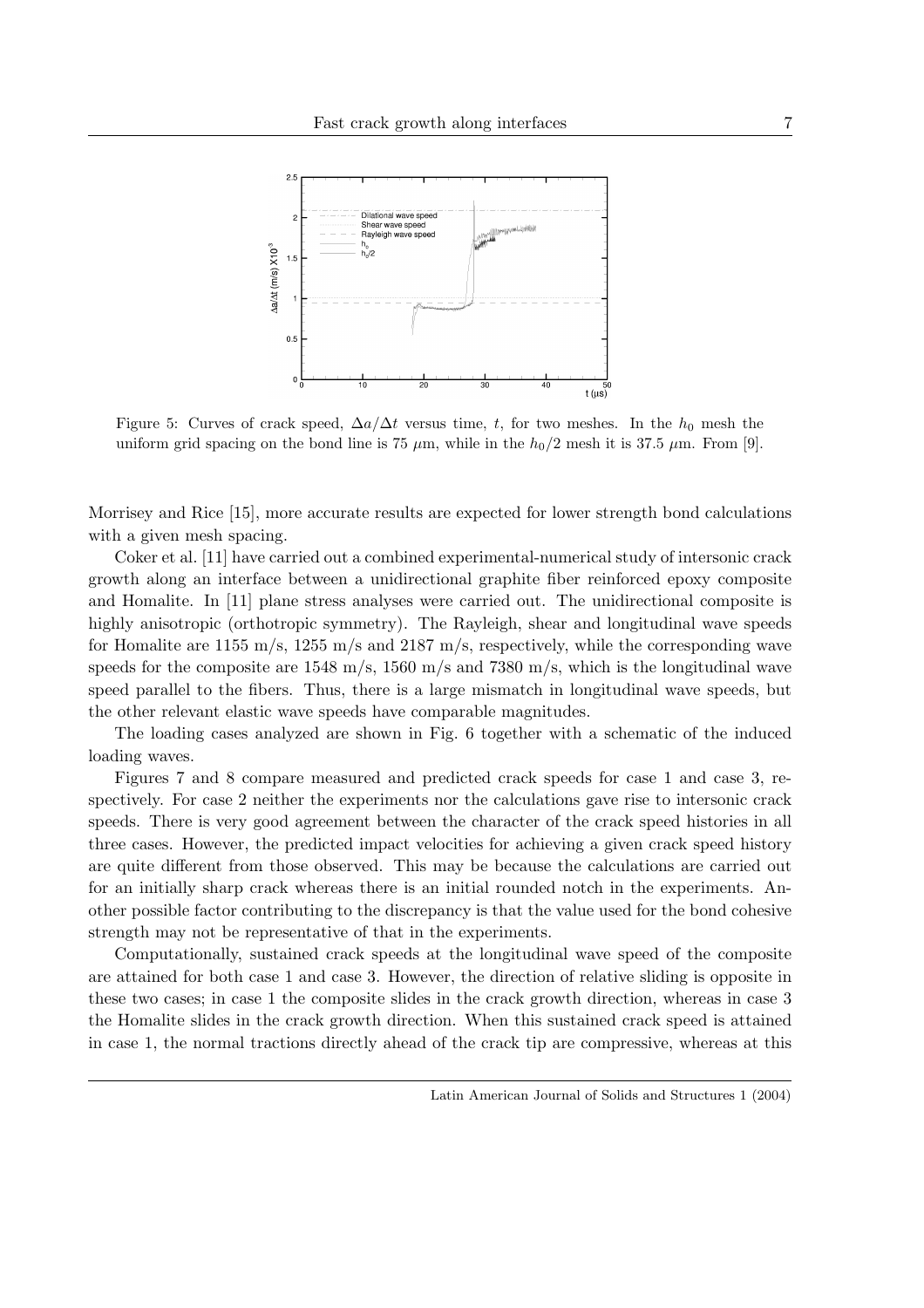

Figure 6: Three configurations used in [11] to investigate crack speed regimes in the Homalitecomposite bimaterial and schematic of the loading waves in the specimen. (a) case 1. (b) case 2. (c) case 3.



Figure 7: Comparison of numerically predicted and experimentally measured crack speed histories for case 1. Curves 1-3 of the numerical results are for impact speeds of 20, 10 and 5 m/s, respectively. The experimental result is for an impact speed of 35 m/s. From [11].

Latin American Journal of Solids and Structures 1 (2004)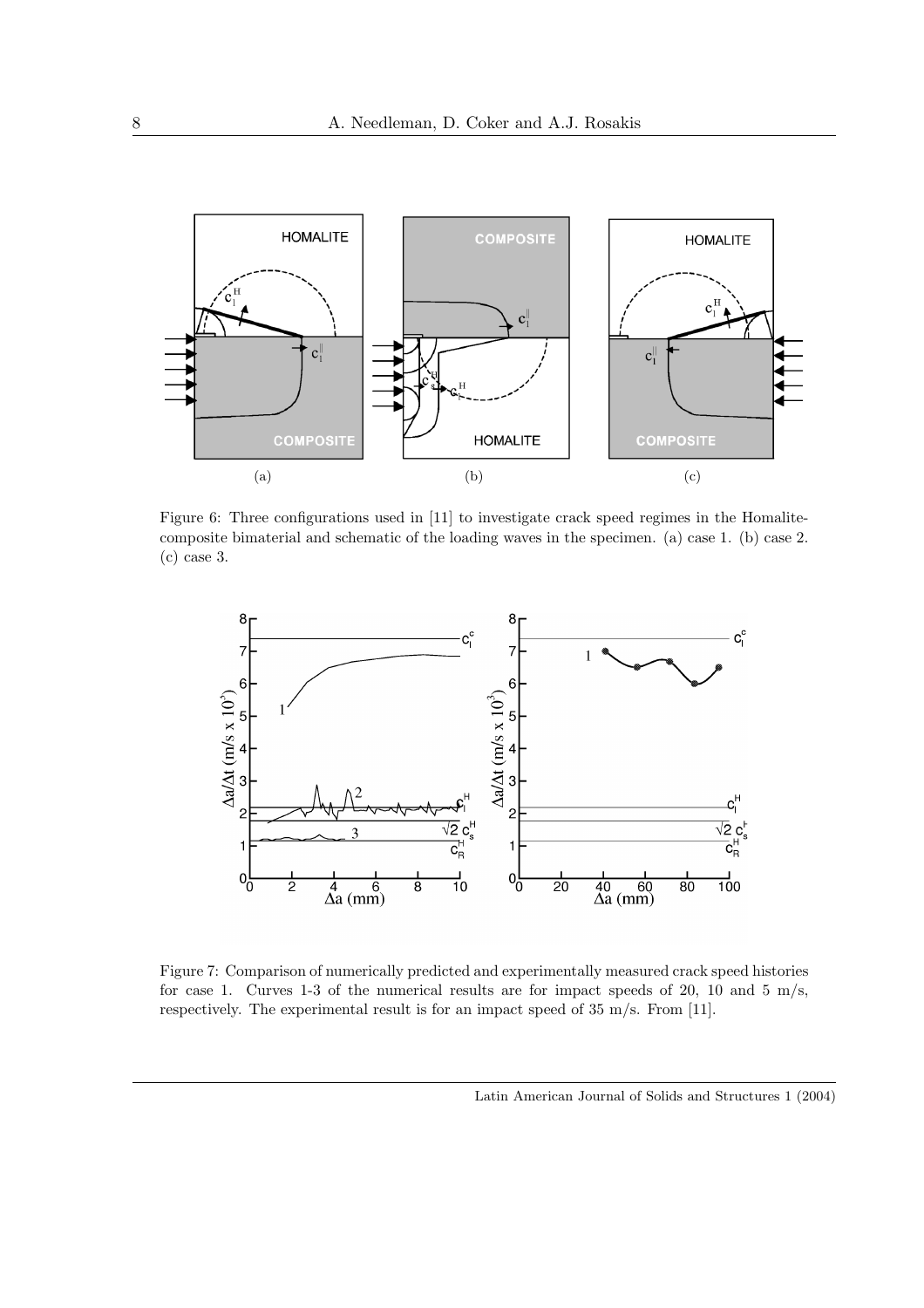

Figure 8: Comparison of numerically predicted and experimentally measured crack speed histories for case 3. Curves 1-3 for the numerical results are for impact speeds and impact times of (20 m/s,  $3 \mu$  s), (15 m/s, 10  $\mu$ s), and (10 m/s, 25  $\mu$ s), respectively. Experimental curves 1-2 are for impact speeds of 40 and 27 m/s, respectively. From [11].

speed in case 3 the normal tractions are tensile. Conversely, when the sustained crack speed is between the Rayleigh and longitudinal wave speeds of Homalite, the normal tractions directly ahead of the crack tip are tensile in case 1 and compressive in case 3. The results suggest that there is a crack speed at which the normal traction (and displacement jump) change sign, with the sense of the change depending on the sliding direction.

As in Needleman and Rosakis [9] and Needleman [10], sustained crack speeds are found to As in Needleman and Rosakis [9] and Needleman [10], sustained crack speeds are found to<br>be possible only in discrete ranges. In particular, intersonic crack speeds between  $\sqrt{2}$  times the shear wave speed of the material with the slower elastic wave speeds and the fastest wave speed of the material with the higher elastic wave speeds are seen.

Contours of the difference between the two in-plane principal stresses are shown in Fig. 9 for case 1 where the crack speed exceeds the longitudinal wave speed of Homalite. These contour lines are what the fringe lines observed experimentally represent, thus permitting a direct comparison between computation and experiment. The calculations and the experimental observations agree in remarkable detail (see Coker et al. [11]). For example, both the outer fringe lines and the inner fine structure are seen in the experiments. This fringe pattern arises because the crack speed exceeds all characteristic elastic wave speeds of Homalite. The predicted fringe patterns vary substantially with the impact conditions and the predicted variation between the three loading cases is consistent with what is seen in the experiments. The calculations in Coker et al. [11] contain no fitting parameters; the strength of the bondline is assigned based on an independent estimate of the glue strength. Furthermore, the calculations are actual predictions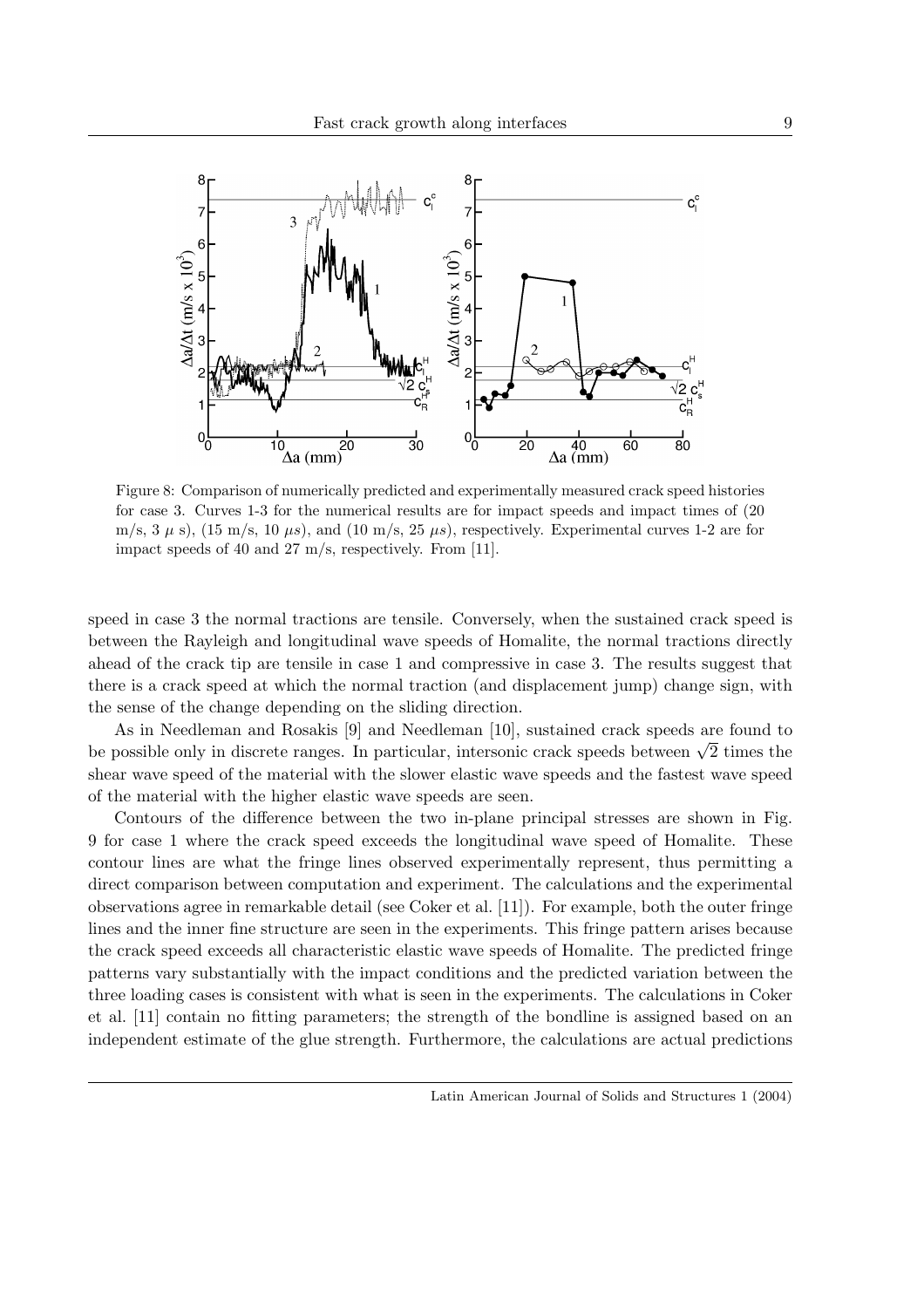

and, in fact, were, in some cases, used in the experimental design.

Figure 9: Contours of the difference between the maximum and minimum in-plane principal stresses for case 1 loading with the crack speed  $\approx 7300$  m/s. The insert shows the experimentally observed fringe pattern. From [11].

Among the conclusions of Coker et al. [11] are that sustained crack growth occurs within discrete speed ranges delimited by characteristic elastic wave speeds and that the greatest longitudinal wave speed appears to provide the upper limit to the sustainable crack speed. Not all of the numerically predicted regimes were seen in the experiments. In the computations, the crack was forced to grow along the bond line; one possibility is that the tendency for the crack path to deviate from the bond line is so strong in some regimes that their experimental realization is effectively precluded, at least for the bimaterial system considered in [11].

#### **References**

- [1] L. B. Freund. Dynamic Fracture Mechanics, Cambridge University Press, Cambridge, 1998.
- [2] D. J. Andrews. Rupture Velocity of Plane Strain Shear Cracks, J. Geophys. Res., 81:5679–5687, 1976.
- [3] R. Burridge, G. Conn, and L. B. Freund. The Stability of a Rapid Mode II Shear Crack with Finite Cohesive Traction, J. Geophys. Res., 85:2210–2222, 1979.
- [4] K. B. Broberg. The Near-Tip Field at High Crack Velocities, Int. J. Fract., 39:1–13, 1989.
- [5] C. Liu, J. Lambros, and A. J. Rosakis. Highly Transient Elasto-Dynamic Crack Growth in a Bimaterial Interface: Higher Order Asymptotic Analysis and Optical Experiment, J. Mech. Phys. Solids, 41:1887–1954, 1993.
- [6] J. Lambros and A. J. Rosakis. Shear Dominated Transonic Interfacial Crack Growth in a Bimaterial-I. Experimental Observations, J. Mech. Phys. Solids, 43:169–188, 1995.

Latin American Journal of Solids and Structures 1 (2004)